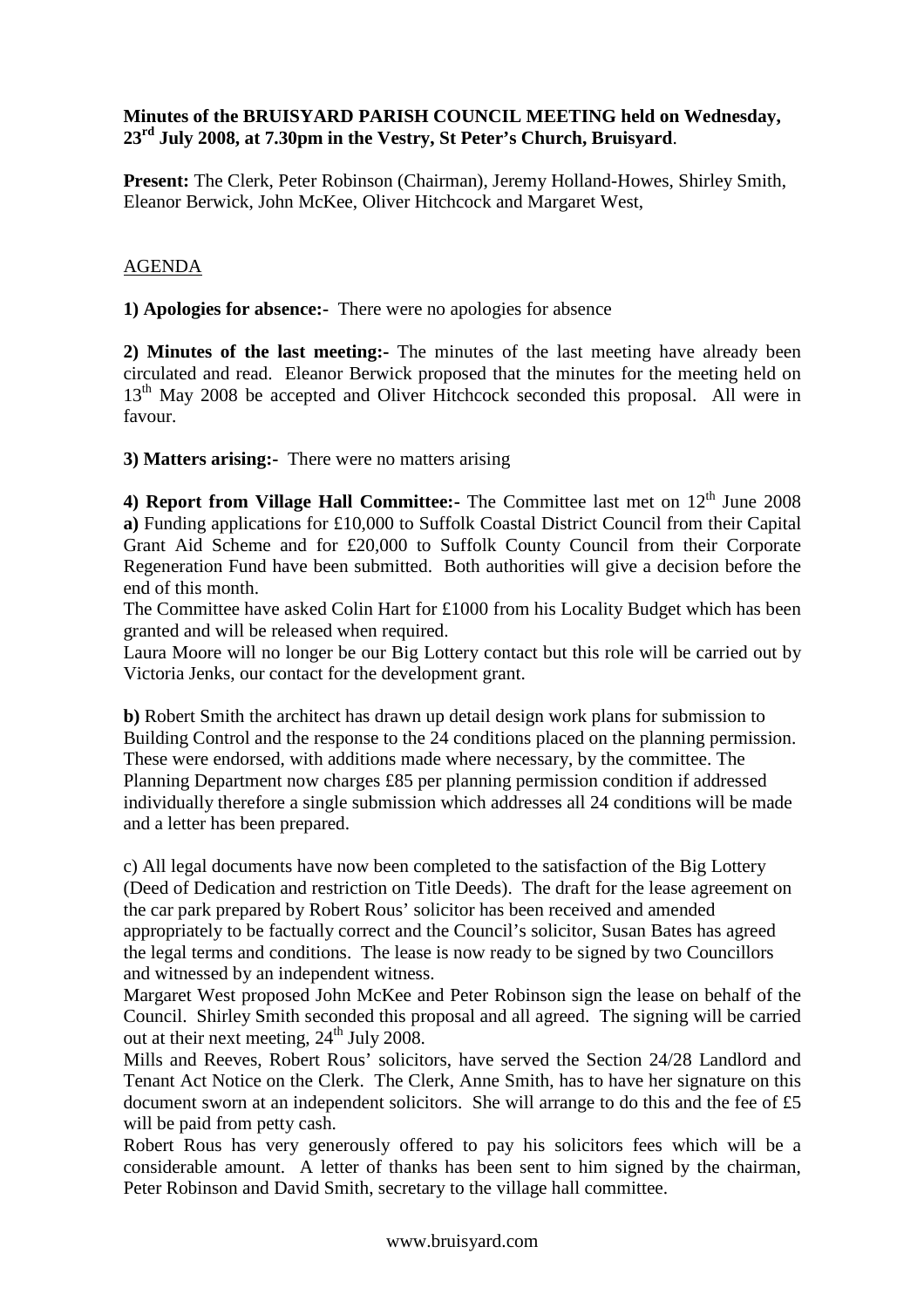**d)** John Gibb will attend a course in Cambridge run by the Big Lottery on how to publicise our lottery grant and what is expected of us. He has also arranged for Kate Humble of Spring Watch to open the hall if it fits into her schedule.

**e)** Winifred Higgins has obtained for the Council copies of the contracts and terms and conditions for hiring Brandeston Village Hall. These will be studied and used as a basis for Bruisyard Village Hall.

**5) Financial Matters:-** The village hall building fund stands at £8305.66 and the Council's other finances stand at £1456.04. The insurance premium is due at the end of September.

**a**) John McKee proposed that SALC be paid £11.75 for the Clerks networking day on  $10^{th}$ June 2008. Margaret West seconded this proposal and all agreed. A cheque was duly written and signed on the Barclays account.

**b)** Margaret West proposed that it was in order to have issued a cheque from the Abbey Reserve account to pay Suffolk Coastal District Council £327.82 for the building regulations. Jeremy Holland-Howes seconded this proposal and all agreed

**c)** Oliver Hitchcock proposed that it was in order to have issued a cheque from the Abbey Reserve account to pay Suffolk Coastal District Council £85 for the compliance of the terms and conditions of village hall planning permission.

**6) Park:-** There have been 9 cuts of the grass so far this year with the last carried out on 22<sup>nd</sup> July. The Clerk contracted Suffolk Coastal Services to cut the grass every 2 weeks until the middle of July. After this date further cuts of grass would be on request as the grass can be very dry after this time and more harm than good can be done by over cutting of the grass. Peter Robinson will monitor the grass and ask for further cuts when necessary.

John McKee has been catching moles in the Park and is hopefully on top of this problem.

**7) Fundraising and Use of Hall:-** A Youth Activity Club has been proposed by John and Rachael Marten and Paul Church. The proposal is children will run the club themselves with the help and support of the volunteers to organize functions and events. The group will apply to Suffolk Foundation for funding to start up the group.

It was agreed the Parish Council would run a social and fundraising event. A wine tasting on a Thursday evening in early February 2009 was decided on. Peter Robinson will investigate the availability of Cransford Village Hall at that time of year and report back at the next meeting. The theme would be the best of the supermarket wines with a small amount of light snacks to accompany the wines.

Shirley Smith and Margaret West plan to arrange a talk for the Bruisyard Society in late April. They have compiled a list of ideas for talks and will draw on this for the event.

**8) Suffolk Unitary Councils:-** The Boundary Committee has made the recommendation that Suffolk should be split into two unitary councils, an Ipswich/Felixstowe unitary council covering all the villages between the two towns, including Martlesham and the Shotley peninsular area. The other unitary council will cover the rest of rural Suffolk with Bury St Edmunds as the major town. They also thought that the one unitary council to cover the whole of Suffolk had merit. Both these proposals excluded Lowestoft and the surrounding villages and this area would be covered by one of the Norfolk unitary councils. It is envisaged that area/community board will be set up in market towns to bring services and decision making closer to the people. The Chairman and Clerk attended a meeting arranged by Suffolk Coastal District Council where the Chief Executive, Mr S Baker of Suffolk Coastal and Waveney District Councils gave a presentation. His opinion